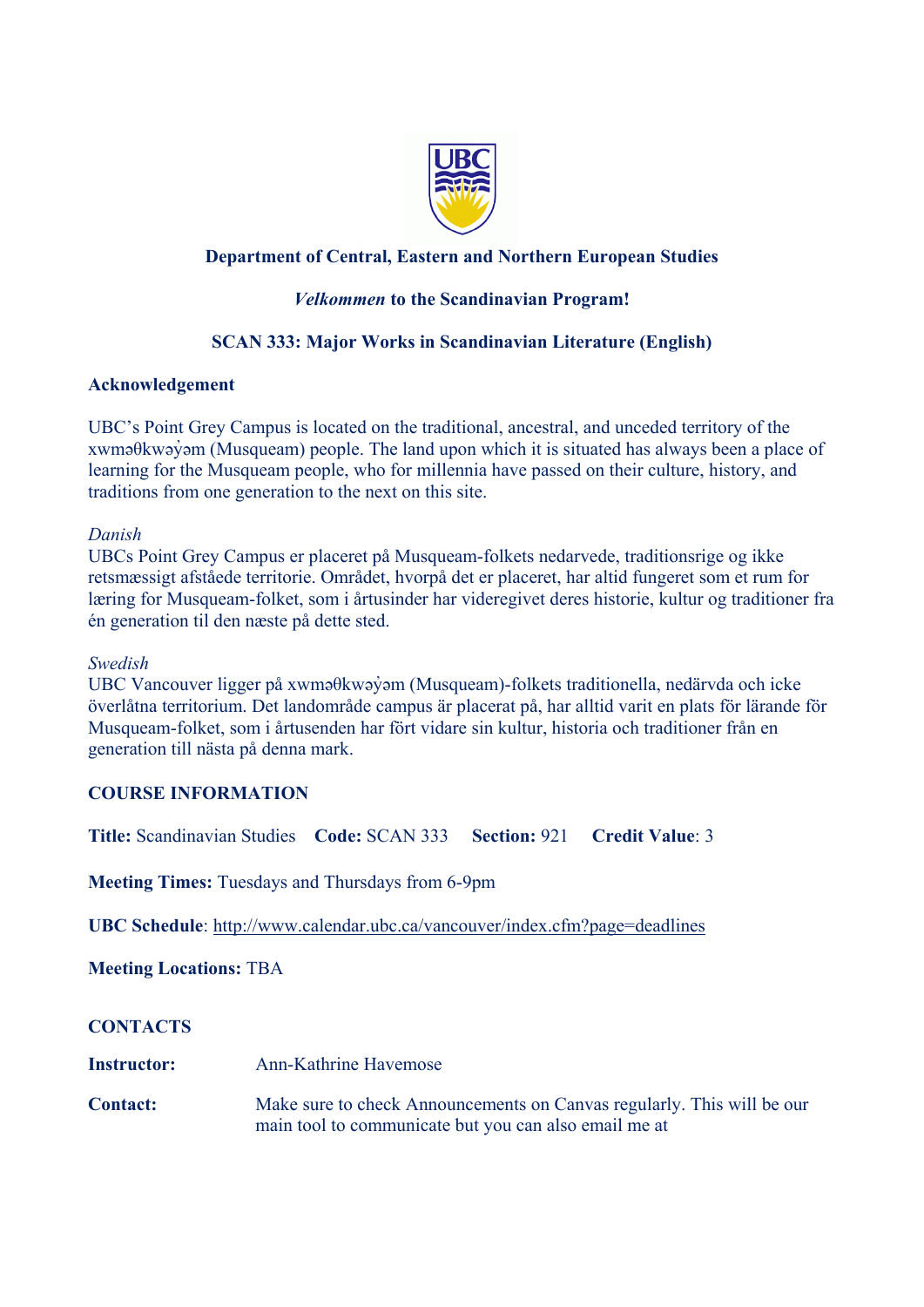[annkathrine.havemose@mail.ubc.ca](mailto:annkathrine.havemose@mail.ubc.ca) (disclaimer: I will not be answering mails on weekends)

**Office hours:** Tuesdays and Thursdays 3-4 pm in Buchanan Tower 905 or by appointment

# **PANDEMIC UPDATES**

Due to the pandemic, expect updates from UBC regarding changed regulations etc. Here are two good places to start: [https://students.ubc.ca/campus](https://students.ubc.ca/campus-life/returning-to-campus)-life/returning-to-campus and [https://covid19.ubc.ca/latest](https://covid19.ubc.ca/latest-updates/)-updates/

We will all have to be flexible since we might need to make changes to the schedule or course format.

# **COVID-19 Safety**

You are currently required to wear a non-medical mask during our class meetings, for your own protection and the safety and comfort of everyone else in the class. For our in-person meetings, it is important that all of us feel as comfortable as possible engaging in class activities while sharing an indoor space. Non-medical masks that cover our noses and mouths are a primary tool for combating the spread of COVID-19. Further, according to the provincial mandate, masks are required in all indoor public spaces including lobbies, hallways, stairwells, elevators, classrooms and labs. There may be students who have medical accommodations for not wearing a mask. Please maintain a respectful environment.

## **DISCLAIMER**

The material in this course includes content that might be offensive and upsetting to some readers, such as strong language, reference to and consumption of alcohol and drugs, violence, graphic and sexual imagery. Some also deal with sensitive issues, such as suicide, death, racism, and sexual abuse.

## **COURSE STRUCTURE AND ACTIVITIES**

The aim of this course is to introduce you to Major Works in Scandinavian literature and to teach you about the shared, but varied culture of the Nordic countries through some of the most praised literary accomplishments of the area. We will be exploring each major work through different lenses such as autobiographic reading, historiography, genre and setting/place/environment to name a few in our effort to understand each work in proper context to itself and its time, Scandinavia as an area and the world outside.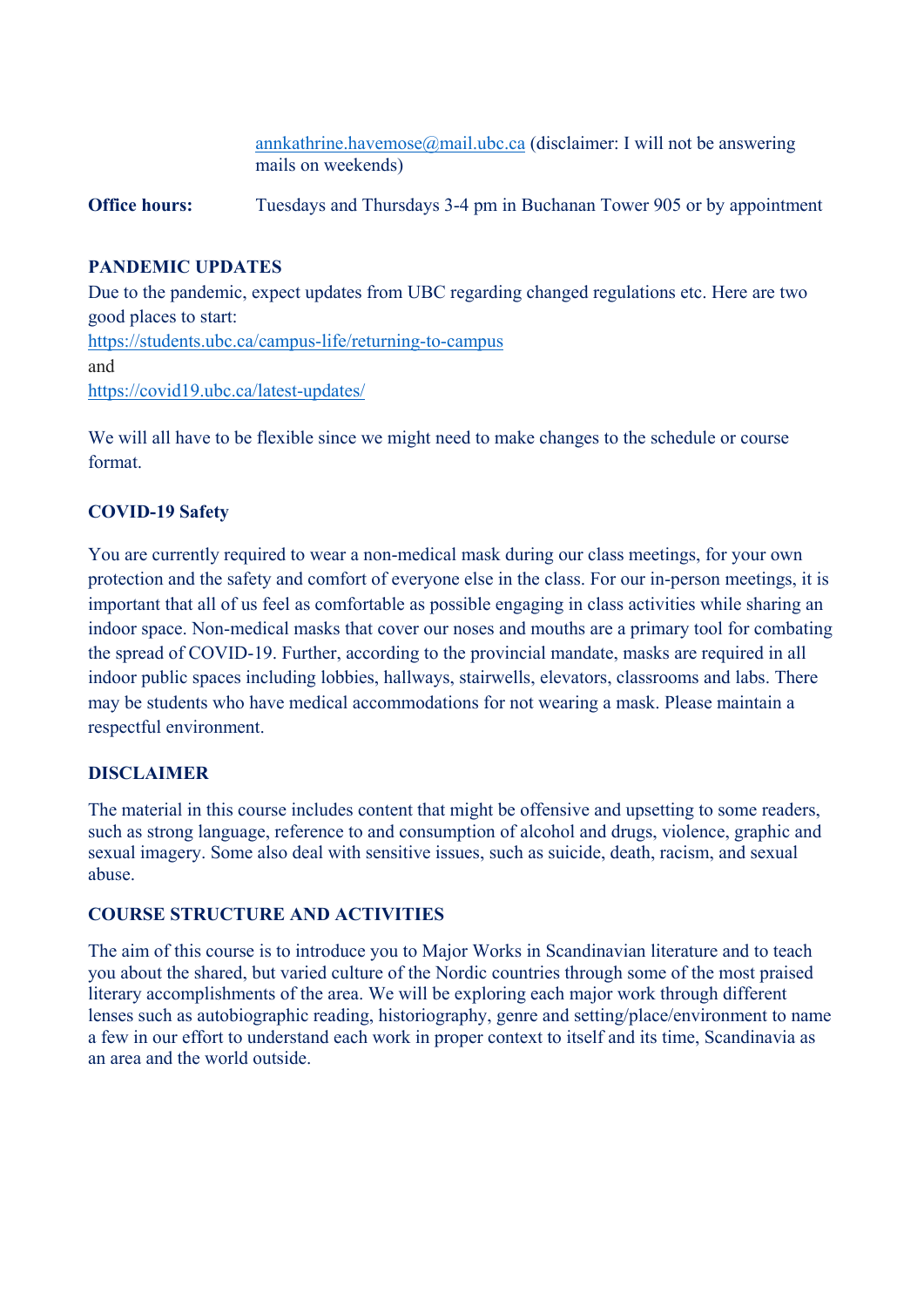## **LEARNING OBJECTIVES**

Upon successful completion of this course (i.e. with active attendance and participation, completion of reading and writing assignments, and exams) students will be individually and cooperatively able to:

- **Describe** cultural tendencies in Scandinavian literature and culture production from the 19<sup>th</sup> century to today, and **asses** their impact on cultural and intellectual life.
- **Define** important concepts and **identify** historical and cultural contexts surrounding their emergence and development.
- **Recognize** aspects of belonging and 'otherness', social standing and Scandinavian social politics in the periods and cultural products discussed.
- **Analyse** texts in context (i.e. to genre, topic, media etc.) and **compare** their content and cultural contexts with other cultural products.
- **Respond** concisely to thematic questions in clear and concise form.

| <b>ASSESMENT</b><br>Participation | 15%                         |
|-----------------------------------|-----------------------------|
| In-class presentations            | 20%                         |
| Assignments                       | $30\%$ (15% per assignment) |
| Term paper                        | 35%                         |

## **LEARNING MATERIALS**

### **Texts (required, available at UBC Bookstore):**

Jansson, Tove (2008). *The Summer Book*, trans. Kathryn Davis, New York Review Book

Olafsdottir, Audur Ava (2014) *Butterflies in November*, Grove/Atlantic Incorporated

Torseter, Øyvind (2016). *The Heartless Troll,* trans. Kari Dickson, Enchanted Lion Books

### **Texts (recommended, available at UBC Bookstore):**

Kjældgaard, L.H., Møller, L., & Ringgaard, D.Simonsen, P. (2017). *Literature: An Introduction to Theory and Analysis*. London: Bloomsbury Academic. (also available through UBC library and LOCR)

## **COURSE STRUCTURE (subject to change)**

We will be analysing and discussing 6 major works throughout the semester. Each work, either poetry, fiction or children's literature, will be explored over the course of one or two classes through different methods of reading and also compared to other relevant works either within the authorship (i.e. H.C. Andersen's fairy tales), setting and theme (such as nature) or topic where suitable.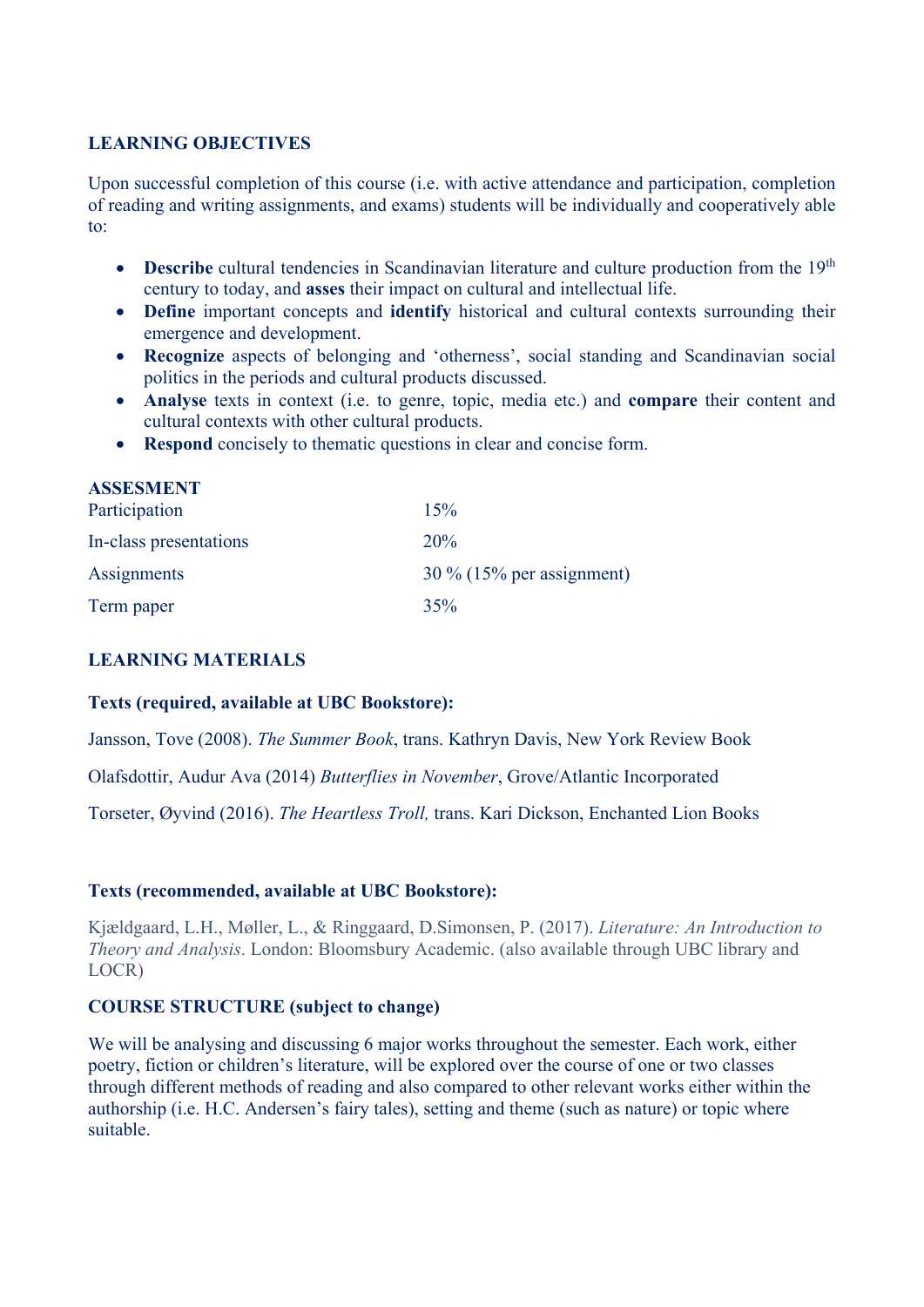Each module will be concluded with a group presentation and a connected class discussion facilitated by the presenting group. Furthermore, there will be two assignments (analytical essays) throughout the semester which will also be peer-reviewed. The exam will be a final term paper where you will use the skills learned in class to contrast and compare one of our major works with work/theme/topic of your choosing.

## **SCHEDULE OF TOPICS AND CLASSES (subject to change)**

There will always be secondary reading, but this will be posted directly on Canvas rather than written into this syllabus.

### **Week 1**

#### **Tuesday, May 17: Introduction**

For this class, we'll go over the syllabus and whatever questions you may have regarding the course, grading, exams etc. We'll continue the introduction with a discussion about/reflection on what Scandinavian studies actually is and can be and finishing the class with some preliminary exercises on how to read literature.

*Reading:* Kjældgaard, Lasse Horne and Simonsen, Peter (2017). "Chapter 1. Literature" in *Literature: An Introduction to Theory and Analysis*. London: Bloomsbury Academic (available through Library Online Course Reserve)

### **Module 1: Hans Christian Andersen** *The Shadow* **(Denmark)**

### **Thursday, May 19**

For this one-class module, we'll be looking at Hans Christian Andersen's *The Shadow* in comparison to his better know *The Little Mermaid*.

*Reading:* Andersen, H.C. (1847/1986). "The Shadow" in *80 Fairytales*, Skandinavisk Bogforlag (available on Canvas)

Andersen, H.C. (1847/1986). "The Little Mermaid" in *80 Fairytales*, Skandinavisk Bogforlag (available on Canvas)

*Presentation*: Group 1, Autobiographical reading

### **Module 2: Edith Södergran** *Dikter* **(Finland)**

#### **Week 2**

### **Tuesday, May 24**

Our second module will center around Swedish-Finnish modernist poet, Edith Södergran. We will be reading her poetry through the perspective of queer-theory and translation.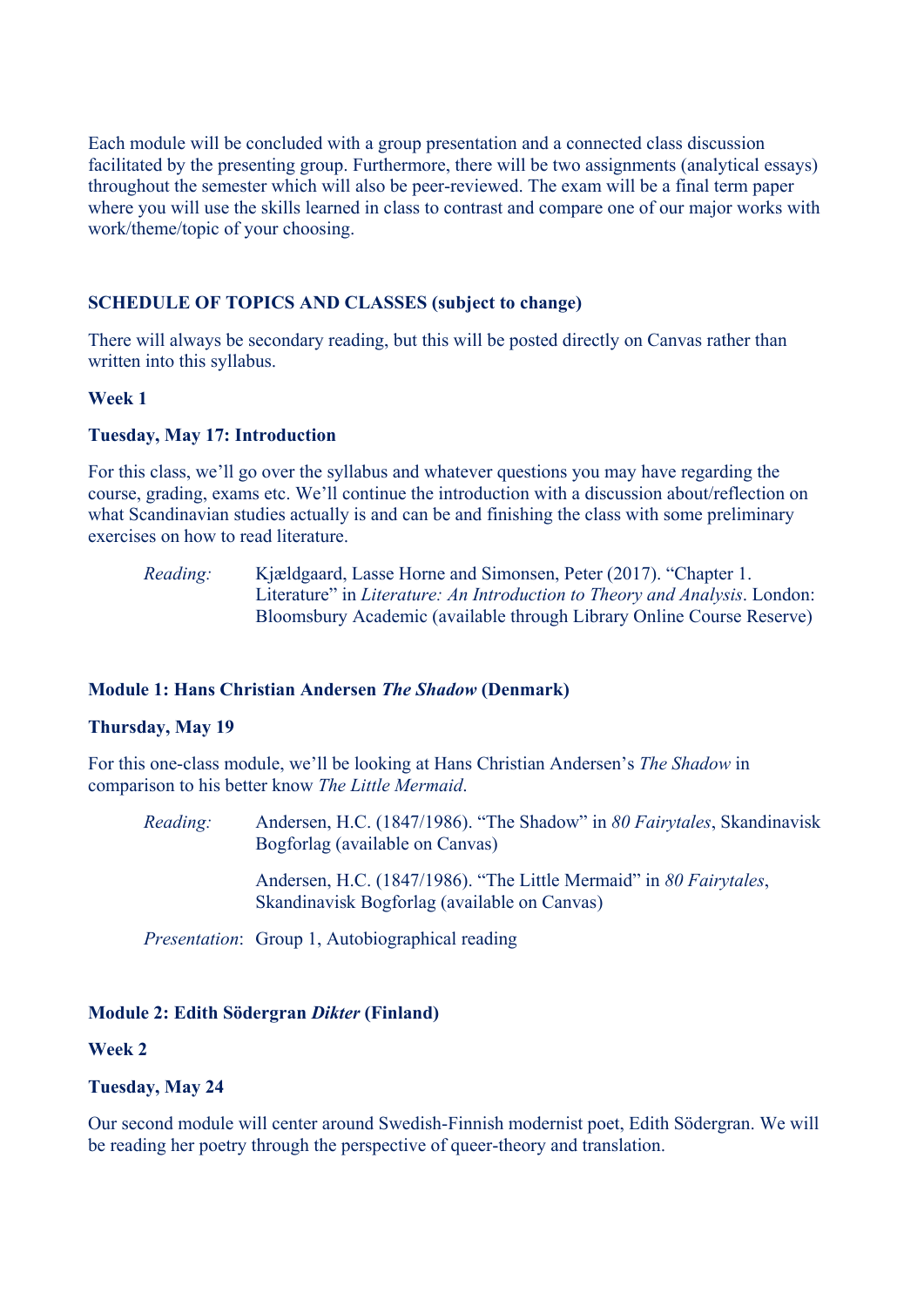*Reading*: Södergran, Edith (1980). "I" and "The King's Sorrow" in *The Collected Poems of Edith Södergran*, trans. Martin Allwood, Anglo-American Center (available on Canvas)

> Södergran, Edith (1985) "Vierge Moderne" in *Love & Solitude,* Trans. Stina Katchadourian, Fjord Press (available on Canvas)

*Presentation*: Group 2, Translation

#### **Module 3: Tove Jansson,** *The Summer Book* **(Swedish-Finland)**

In this module, we'll be reading Swedish-Finnish multi-artist, Tove Jansson's *The Summer Book*. For our first class we'll be looking at stylistic and literary tools that'll allow us to dive deeper into the interpretation in our second class.

#### **Thursday, May 26: Narrative and narrator**

*Reading:* Jansson, Tove (2008). *The Summer Book*, trans. Kathryn Davis, New York Review Book\*

> Iversen, Stefan (2017). "Narrative" in *Literature: An Introduction to Theory and Analysis*, Bloomsbury Academic, p 43-54 (available through Library Online Course Reserves, or in your physical book)

Murray and Moon, Rosamund (2005). "Metonymi" in *Introducing Metaphor*, Routledge (available as e-book through UBC library)

*Presentation*: Group 3, Metonymy and metaphor

### **Week 3**

#### **Tuesday, May 31: Memory and affect**

*Reading:* Jansson, Tove (2008). *The Summer Book*, trans. Kathryn Davis, New York Review Book\*

> Holm, Isak Winkel (2017). "Sensation" in *Literature: An Introduction to Theory and Analysis,* Bloomsbury Academic, p 93-106 (available through Library Online Course Reserves)

Mortensen, P. (2017). "Nature" n *Literature: An Introduction to Theory and Analysis,* Bloomsbury Academic*s,* pp. 239–250 (available through Library Online Course Reserves)

*Presentation:* Group 4, Discussion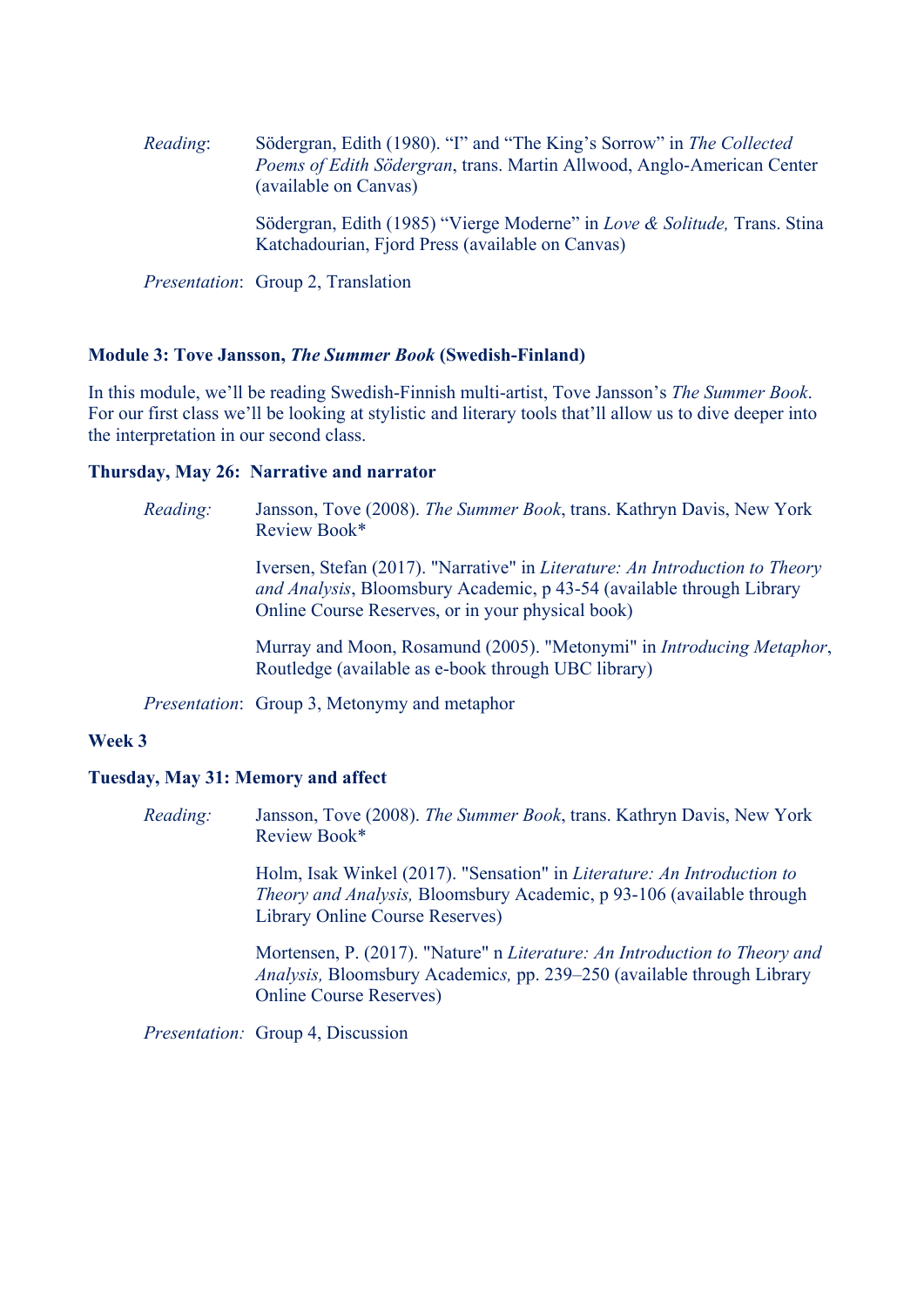### **Module 4: Nils-Aslak Valkeapää** *The Sun, My Father* **(Sapmí)**

This module we'll be looking at the poetry of Sami multi artist, Nils-Aslak Valkeapää, and the only official indigenous community in Europe, the Sami. We'll be looking at how his poetry reflects Sami culture and identity and how literature can function as a tool for remembering.

## **Thursday, June 2: History and memory**

| Reading: | Valkeapää, Nils-Aslak (2008). "My home is in my heart" in <i>Alternative</i> 4:8<br>(available on Canvas) |
|----------|-----------------------------------------------------------------------------------------------------------|
|          | Valkeapää, Nils-Aslak (1997). "451-56" in The Sun, My Father, DAT<br>(available on Canvas)                |
|          | <i>Presentation:</i> Group 5, history and memory                                                          |
| Week 4   |                                                                                                           |

**Tuesday, June 7: Identity and indigeneity**

*Reading:* Valkeapää, Nils-Aslak (2008). "My home is in my heart" in *Alternative* 4:8 (available on Canvas)

Valkeapää, Nils-Aslak (1997). "558" in *The Sun, My Father*, DAT (available on Canvas)

*Presentation:* Group 6, Discussion

### **Module 5: Audur Ava Olafsdottír** *Butterflies in November* **(Iceland)**

This work is one of our longer works, so get started with this as early as possible. Through this book we'll try to understand the power of the first-person narrator and the connection between 18<sup>th</sup> century sublimity and contemporary Icelandic literature.

### **Thursday, June 9: Icelandic literature, character and narrator**

*Reading:* Olafsdottir, Audur Ava (2014). *Butterflies in November*, Grove/Atlantic Incorporated\*

> Alber, Jan (2017). "The Narrator" in *Literature: An Introduction to Theory and Analysis*, Bloomsbury Academic, p 67-80 (available through Library Online Course Reserves)

Egilsson, Svein Yngci (2020). "The Sublime North. Iceland as an artistic discourse originating in the nineteenth century" in *Exploring Nordic Cool in Literary History*, John Benjamin's Publishing Company (available through Library Online Course Reserves

*Presentation:* Group 7, Character